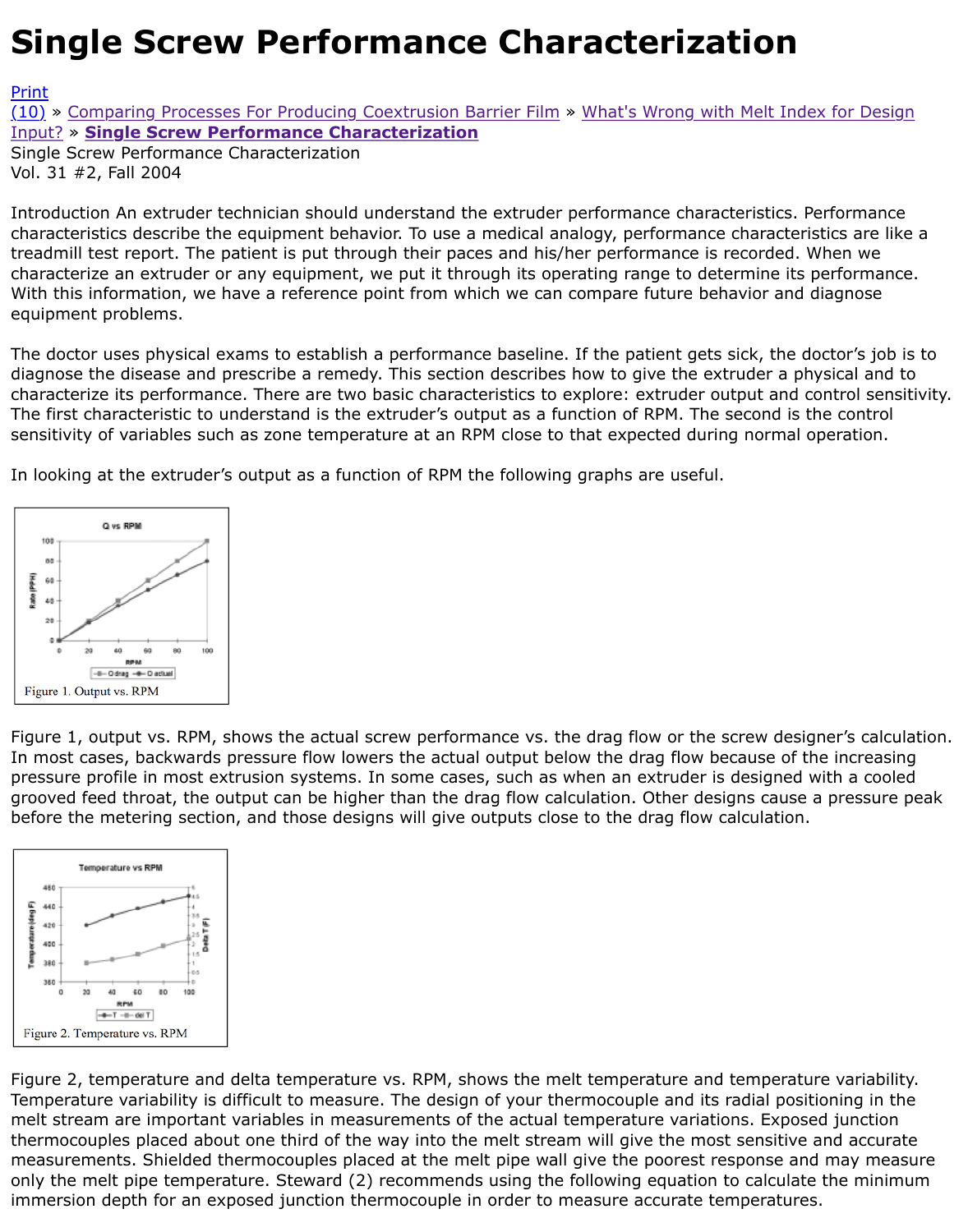

Above is a picture of an exposed junction adjustable depth melt thermocouple. One rotates the thumb wheel between the thermocouple barrel and the thermocouple connector to adjust the immersion depth. These thermocouples can be damaged if unmelted polymer is pushed past the protruding measuring junction. To avoid damage:

- Allow sufficient time for complete melting before allowing the screw to turn in a cold extruder or
- Retract the probe when shutting down the extruder and then reposition it in the melt stream after flow is established.

For accurate temperature measurements, the following observation by Steward (3) gives a qualitative correlation with melt quality or uniformity.

| Delta $T({}^{\circ}F)$ | Melt Quality |
|------------------------|--------------|
| 0.5                    | Excellent    |
| 1.0                    | Good         |
| .5                     | Fair         |
| 2.0                    | Poor         |



Figure 3, pressure and percent pressure fluctuations vs. RPM, shows how much pressure is required to pump polymer through your downstream filter, piping and die. The pressure fluctuation measures your extrusion system's stability. If the head pressure (measured downstream of the last flight) is stable, then flow is stable. For non-Newtonian fluids (such as polymers) that follow the power law, flow variation is a function of pressure variation and can be calculated. In extrusion, one can predict the change in out- put resulting from a change in pressure or temperature. It can be shown that the relationship between output and pressure change is approximately (4):

 $dQ (% ) = dP (% ) / n$ 

Where:  $dQ$  (%) = Percent change in flow rate  $dP$  (%) = Percent change in head pressure  $n =$  Power law index of melt at given shear rate and temperature.